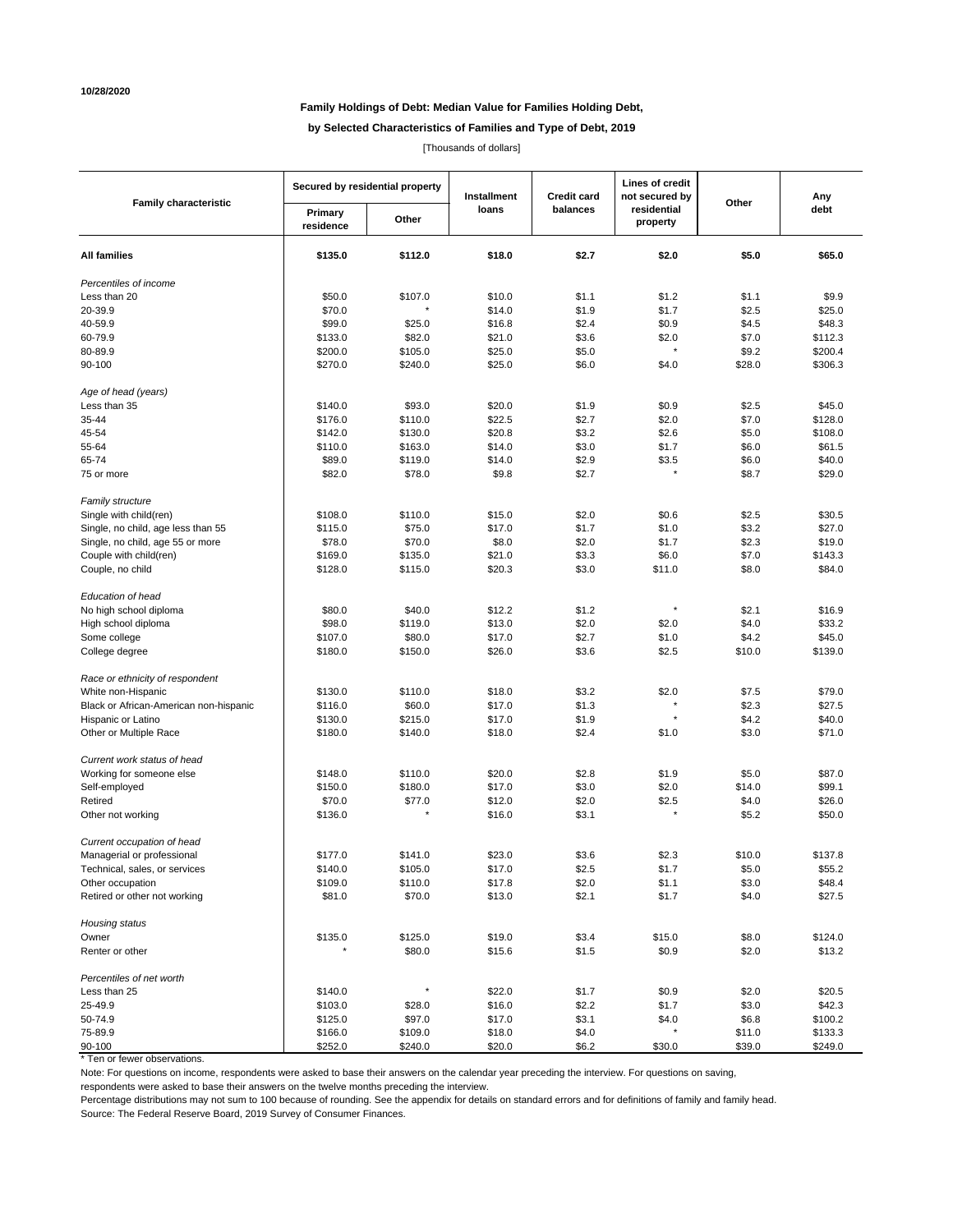#### **Family Holdings of Debt: Median Value of Holdings for Families Holding Debt, by Selected Characteristics of Families and Type of Debt, 2016** [Thousands of dollars]

|                                     | Secured by residential property |       |             |             | Lines of credit |       |       |
|-------------------------------------|---------------------------------|-------|-------------|-------------|-----------------|-------|-------|
| Family characteristic               |                                 |       | Installment | Credit card | not secured by  | Other | Any   |
|                                     | Primary                         | Other | loans       | balances    | residential     |       | debt  |
|                                     | residence                       |       |             |             | property        |       |       |
|                                     |                                 |       |             |             |                 |       |       |
| <b>All families</b>                 | 111.0                           | 100.0 | 17.1        | 2.3         | 3.0             | 5.0   | 59.8  |
| Percentiles of income               |                                 |       |             |             |                 |       |       |
| Less than 20                        | 50.0                            | 36.0  | 10.0        | 0.8         | 0.5             | 2.6   | 10.2  |
| 20-39.9                             | 63.0                            | 50.0  | 12.0        | 1.8         | 1.7             | 2.0   | 23.5  |
| 40-59.9                             | 89.0                            | 65.0  | 16.3        | 2.0         | 1.9             | 3.0   | 42.4  |
|                                     |                                 |       |             |             |                 |       |       |
| 60-79.9                             | 114.0                           | 50.8  | 21.1        | 3.1         | 6.2             | 5.0   | 102.9 |
| 80-89.9                             | 159.6                           | 103.0 | 25.1        | 4.8         | 4.5             | 9.0   | 172.2 |
| 90-100                              | 268.0                           | 199.0 | 27.7        | 6.0         | 50.0            | 24.0  | 299.3 |
|                                     |                                 |       |             |             |                 |       |       |
| Age of head (years)<br>Less than 35 | 119.0                           | 37.0  | 21.0        | 1.4         | 0.6             | 2.0   | 39.3  |
|                                     |                                 |       |             |             |                 |       |       |
| 35-44                               | 140.0                           | 127.5 | 20.5        | 2.5         | 5.0             | 4.0   | 93.7  |
| 45-54                               | 125.0                           | 85.0  | 17.8        | 2.8         | 5.0             | 7.0   | 89.9  |
| 55-64                               | 96.1                            | 110.0 | 13.8        | 2.8         | 3.5             | 8.0   | 69.0  |
| 65-74                               | 79.0                            | 96.0  | 12.4        | 2.5         | 1.2             | 5.0   | 42.0  |
| 75 or more                          | 50.1                            | 100.0 | 9.8         | 2.1         | $\star$         | 9.0   | 20.6  |
|                                     |                                 |       |             |             |                 |       |       |
| Family structure                    |                                 |       |             |             |                 |       |       |
| Single with child(ren)              | 100.0                           | 75.2  | 14.4        | 1.3         | 0.5             | 2.5   | 27.7  |
| Single, no child, age less than 55  | 95.0                            | 44.0  | 17.2        | 1.7         | 1.9             | 2.0   | 29.3  |
| Single, no child, age 55 or more    | 64.0                            | 83.0  | 8.5         | 2.0         | $\star$         | 3.5   | 21.2  |
| Couple with child(ren)              | 140.0                           | 110.0 | 22.1        | 2.8         | 6.2             | 6.8   | 110.5 |
| Couple, no child                    | 101.0                           | 102.0 | 16.7        | 2.8         | 3.5             | 9.0   | 70.3  |
|                                     |                                 |       |             |             |                 |       |       |
| Education of head                   |                                 |       |             |             |                 |       |       |
| No high school diploma              | 65.0                            | 75.0  | 9.6         | 1.3         | $\star$         | 3.0   | 15.9  |
| High school diploma                 | 87.2                            | 64.0  | 14.0        | 2.0         | 2.5             | 3.5   | 35.9  |
| Some college                        | 98.0                            | 65.0  | 16.4        | 2.0         | 0.6             | 4.5   | 43.7  |
|                                     |                                 |       |             |             |                 |       |       |
| College degree                      | 155.0                           | 134.0 | 23.5        | 3.7         | 10.0            | 10.0  | 122.0 |
| Race or ethnicity of respondent     |                                 |       |             |             |                 |       |       |
| White non-Hispanic                  | 115.0                           | 116.0 | 17.0        | 2.7         | 3.0             | 7.5   | 74.1  |
| Nonwhite or Hispanic                | 109.3                           | 51.2  | 16.9        | 1.8         | 1.1             | 3.8   | 39.3  |
|                                     |                                 |       |             |             |                 |       |       |
| Current work status of head         |                                 |       |             |             |                 |       |       |
| Working for someone else            | 121.5                           | 99.0  | 18.6        | 2.4         | 4.0             | 5.0   | 72.3  |
| Self-employed                       | 130.0                           | 110.0 | 18.0        | 3.2         | 6.0             | 9.0   | 92.7  |
| Retired                             | 70.0                            | 59.3  | 10.6        | 1.8         | 1.8             | 6.0   | 23.8  |
| Other not working                   | 100.0                           | 119.0 | 17.2        | 2.0         | 0.8             |       | 30.0  |
|                                     |                                 |       |             |             |                 |       |       |
| Current occupation of head          |                                 |       |             |             |                 |       |       |
| Managerial or professional          | 155.0                           | 134.0 | 22.7        | 3.2         | 6.2             | 10.0  | 125.0 |
| Technical, sales, or services       | 110.0                           | 90.0  | 17.3        | 1.9         | 3.5             | 2.7   | 44.6  |
| Other occupation                    | 90.0                            | 45.0  | 16.0        | 2.0         | 2.9             | 4.0   | 50.0  |
| Retired or other not working        | 74.0                            | 69.7  | 11.8        | 1.8         | 1.2             | 6.0   | 25.0  |
|                                     |                                 |       |             |             |                 |       |       |
| Region                              |                                 |       |             |             |                 |       |       |
| Northeast                           | 135.0                           | 112.0 | 18.2        | 2.5         | 6.0             | 5.8   | 75.2  |
| Midwest                             | 83.5                            | 69.7  | 14.9        | 2.0         | 2.9             | 5.0   | 50.1  |
|                                     |                                 |       |             |             |                 |       |       |
| South                               | 100.0                           | 84.0  | 17.8        | 2.0         | 1.5             | 4.0   | 55.0  |
| West                                | 163.0                           | 150.0 | 17.0        | 2.5         | 4.0             | 9.0   | 80.0  |
| Urbanicity                          |                                 |       |             |             |                 |       |       |
| Metropolitan statistical area (MSA) | 120.0                           | 101.0 | 17.7        | 2.3         | 3.0             | 5.0   | 64.2  |
| Non-MSA                             | 59.0                            | 34.4  | 14.6        | 2.2         | 2.3             | 5.0   | 35.0  |
|                                     |                                 |       |             |             |                 |       |       |
| Housing status                      |                                 |       |             |             |                 |       |       |
| Owner                               | 111.0                           | 102.0 | 18.0        | 3.0         | 8.5             | 7.0   | 107.0 |
| Renter or other                     |                                 | 80.0  | 15.7        | 1.3         | 1.2             | 3.0   | 13.3  |
|                                     |                                 |       |             |             |                 |       |       |
| Percentiles of net worth            |                                 |       |             |             |                 |       |       |
| Less than 25                        | 105.0                           | 10.0  | 22.0        | 1.5         | 0.8             | 2.0   | 20.9  |
| 25-49.9                             | 82.0                            | 39.0  | 14.8        | 2.0         | 1.9             | 2.5   | 41.5  |
| 50-74.9                             | 106.0                           | 64.0  | 16.1        | 3.0         | 2.5             | 7.0   | 83.4  |
| 75-89.9                             | 143.9                           | 100.0 |             | 3.0         |                 | 10.0  |       |
|                                     |                                 |       | 15.8        |             | 12.5            |       | 113.0 |
| 90-100                              | 200.0                           | 175.0 | 22.3        | 4.3         | 75.0            | 40.0  | 222.2 |

\* Ten or fewer observations.

Note: For questions on income, respondents were asked to base their answers on the calendar year preceding the interview. For questions on saving,

respondents were asked to base their answers on the twelve months preceding the interview.

Percentage distributions may not sum to 100 because of rounding. See the appendix for details on standard errors and for definitions of family and family

head.

Source: The Federal Reserve Board, 2016 Survey of Consumer Finance.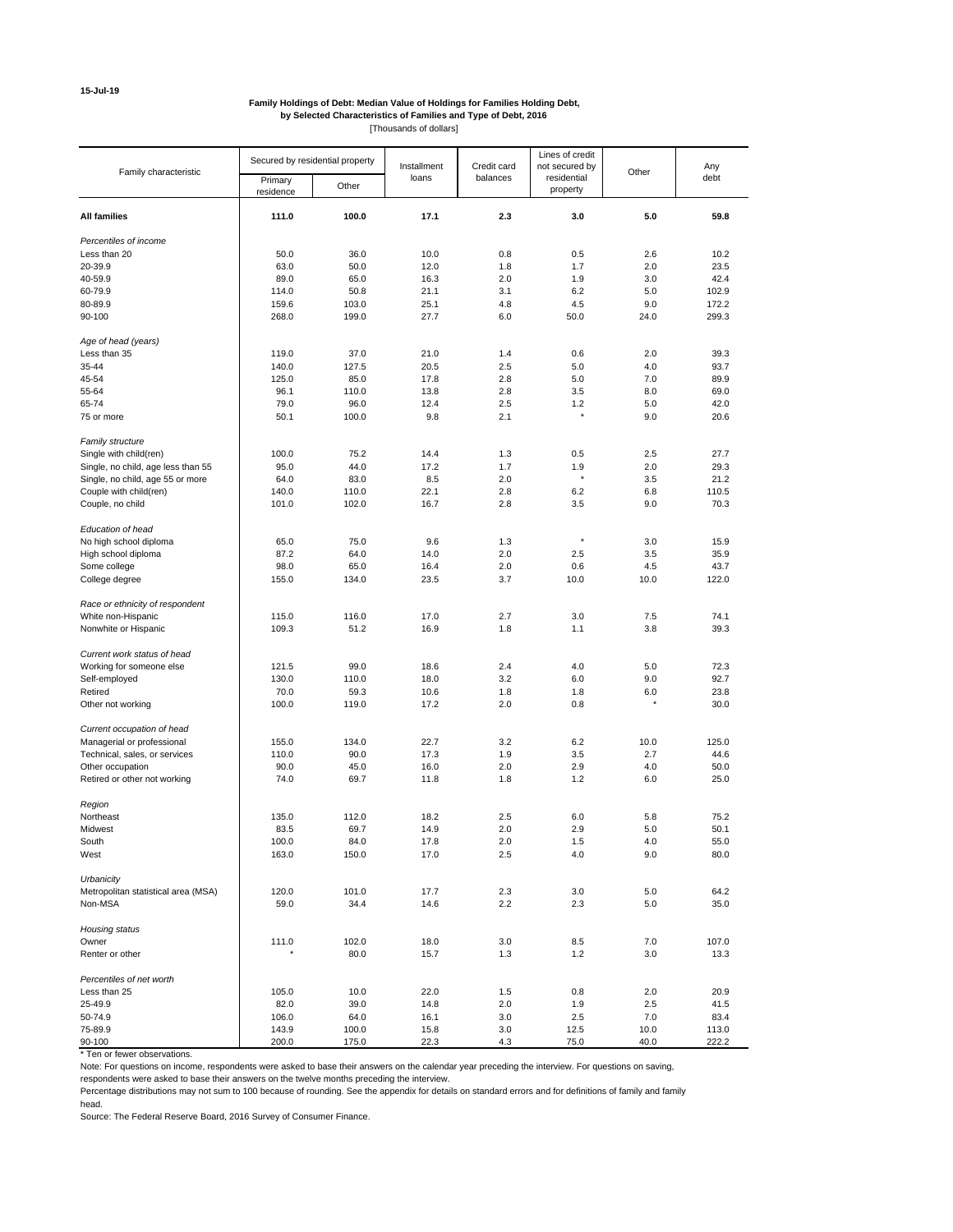#### **Family Holdings of Debt: Median Value of Holdings for Families Holding Debt, by Selected Characteristics of Families and Type of Debt, 2013**

[Thousands of dollars]

| Family characteristic               | Secured by residential property |               | Installment  | Credit card | Lines of credit<br>not secured by | Other       | Any            |
|-------------------------------------|---------------------------------|---------------|--------------|-------------|-----------------------------------|-------------|----------------|
|                                     | Primary<br>residence            | Other         | loans        | balances    | residential<br>property           |             | debt           |
| <b>All families</b>                 | 115.0                           | 90.0          | 14.6         | 2.3         | 4.4                               | 4.0         | 60.4           |
| Percentiles of income               |                                 |               |              |             |                                   |             |                |
| Less than 20                        | 42.0                            | 113.0         | 8.0          | 1.0         | 1.2                               | 3.0         | 10.6           |
| 20-39.9                             | 71.0                            | 42.0          | 10.3         | 1.4         | 1.0                               | 2.0         | 21.3           |
| 40-59.9                             | 84.8                            | 55.0          | 12.2         | 2.2         | 1.0                               | 3.0         | 39.9           |
| 60-79.9                             | 113.0                           | 69.5          | 17.2         | 3.0         | 4.7                               | 3.2         | 100.0          |
|                                     |                                 |               |              |             |                                   |             |                |
| 80-89.9<br>90-100                   | 174.0<br>255.0                  | 84.5<br>170.0 | 20.6<br>22.2 | 4.5<br>4.0  | 12.7<br>45.0                      | 5.3<br>15.0 | 179.3<br>270.0 |
|                                     |                                 |               |              |             |                                   |             |                |
| Age of head (years)                 |                                 |               |              |             |                                   |             |                |
| Less than 35                        | 120.0                           | 83.0          | 18.0         | 1.5         | 1.2                               | 2.0         | 31.1           |
| 35-44                               | 140.0                           | 100.0         | 16.4         | 2.5         | 4.0                               | 4.0         | 96.5           |
| 45-54                               | 121.0                           | 90.0          | 14.4         | 2.6         | 10.0                              | 4.9         | 100.0          |
| 55-64                               | 102.3                           | 84.5          | 12.5         | 3.0         | 12.0                              | 5.0         | 63.4           |
| 65-74                               | 81.3                            | 55.0          | 10.2         | 2.3         | 15.0                              | 5.6         | 44.0           |
| 75 or more                          | 54.5                            | 60.0          | 10.6         | 1.9         | 50.0                              | 2.3         | 20.0           |
| Family structure                    |                                 |               |              |             |                                   |             |                |
| Single with child(ren)              | 87.0                            | 97.5          | 9.5          | 1.2         | 4.0                               | 2.5         | 22.0           |
| Single, no child, age less than 55  | 103.0                           | 63.1          | 14.7         | 2.1         | 1.0                               | 2.6         | 30.0           |
| Single, no child, age 55 or more    | 64.0                            | 84.5          | 7.0          | 2.0         | 0.9                               | 4.5         | 25.0           |
| Couple with child(ren)              | 142.0                           | 100.0         | 18.3         | 2.7         | 3.8                               | 4.0         | 121.0          |
| Couple, no child                    | 109.0                           | 80.0          | 14.6         | 2.5         | 20.0                              | 5.0         | 62.8           |
| Education of head                   |                                 |               |              |             |                                   |             |                |
| No high school diploma              | 63.0                            | 33.2          | 9.3          | 1.2         | ×                                 | 2.3         | 17.4           |
| High school diploma                 | 90.0                            | 60.0          | 10.8         | 1.8         | 2.5                               | 2.7         | 35.1           |
| Some college                        | 103.0                           | 54.6          | 13.2         | 2.2         | 1.0                               | 4.0         | 42.8           |
| College degree                      | 150.0                           | 142.0         | 20.0         | 3.0         | 13.0                              | 5.0         | 119.0          |
| Race or ethnicity of respondent     |                                 |               |              |             |                                   |             |                |
| White non-Hispanic                  | 118.0                           | 99.0          | 15.3         | 2.7         | 8.5                               | 5.0         | 82.2           |
| Nonwhite or Hispanic                | 114.0                           | 65.0          | 13.0         | 1.6         | 1.2                               | 2.4         | 29.1           |
| Current work status of head         |                                 |               |              |             |                                   |             |                |
| Working for someone else            | 120.0                           | 92.8          | 16.0         | 2.5         | 3.7                               | 4.0         | 76.9           |
| Self-employed                       | 150.9                           | 119.5         | 17.0         | 3.0         | 20.0                              | 10.0        | 106.2          |
| Retired                             | 73.0                            | 46.9          | 9.1          | 1.6         | 3.7                               | 4.2         | 27.1           |
| Other not working                   | 130.0                           | 100.0         | 10.0         | 1.5         | $\pmb{\ast}$                      | 2.0         | 25.0           |
| Current occupation of head          |                                 |               |              |             |                                   |             |                |
| Managerial or professional          | 160.0                           | 123.9         | 20.0         | 3.5         | 10.3                              | 5.9         | 132.8          |
| Technical, sales, or services       | 102.0                           | 65.0          | 15.5         | 2.0         | 0.7                               | 4.0         | 50.0           |
| Other occupation                    | 97.0                            | 51.0          | 13.0         | 2.1         | 3.0                               | 3.0         | 52.8           |
| Retired or other not working        | 83.0                            | 49.3          | 9.2          | 1.6         | 3.7                               | 3.5         | 26.6           |
|                                     |                                 |               |              |             |                                   |             |                |
| Region                              |                                 |               |              |             |                                   |             |                |
| Northeast                           | 148.1                           | 99.0          | 16.5         | 2.5         | 9.2                               | 4.2         | 85.0           |
| Midwest                             | 95.4                            | 72.0          | 13.9         | 2.4         | 3.0                               | 4.0         | 54.3           |
| South                               | 97.5                            | 73.0          | 14.2         | 2.0         | 4.8                               | 3.5         | 51.3           |
| West                                | 173.0                           | 171.0         | 14.6         | 2.5         | 6.1                               | 5.0         | 86.7           |
| Urbanicity                          |                                 |               |              |             |                                   |             |                |
| Metropolitan statistical area (MSA) | 123.0                           | 93.0          | 15.0         | 2.2         | 5.5                               | 4.7         | 68.8           |
| Non-MSA                             | 63.0                            | 51.0          | 11.4         | 3.0         | ×                                 | 2.0         | 30.0           |
| Housing status                      |                                 |               |              |             |                                   |             |                |
| Owner                               | 115.0                           | 83.0          | 15.7         | 2.8         | 12.0                              | 5.0         | 114.0          |
| Renter or other                     | $\pmb{\ast}$                    | 113.0         | 12.3         | 1.4         | 1.1                               | 2.5         | 10.7           |
| Percentiles of net worth            |                                 |               |              |             |                                   |             |                |
| Less than 25                        | 121.0                           | 75.0          | 16.2         | 2.1         | 0.9                               | 2.5         | 22.3           |
| 25-49.9                             | 98.0                            | 27.0          | 12.0         | 1.5         | 3.7                               | 2.0         | 33.0           |
| 50-74.9                             | 100.0                           | 60.0          | 13.9         | 2.9         | 8.5                               | 4.0         | 83.0           |
| 75-89.9                             | 131.9                           | 80.0          | 17.0         | 2.5         | 27.0                              | 10.0        | 121.3          |
| 90-100                              | 220.0                           | 196.0         | 17.6         | 4.0         | 30.0                              | 17.0        | 210.0          |

\* Ten or fewer observations.

Note: For questions on income, respondents were asked to base their answers on the calendar year preceding the interview. For questions on saving,

respondents were asked to base their answers on the twelve months preceding the interview.

Percentage distributions may not sum to 100 because of rounding. See the appendix for details on standard errors and for definitions of family and family head.

Source: The Federal Reserve Board, 2013 Survey of Consumer Finance.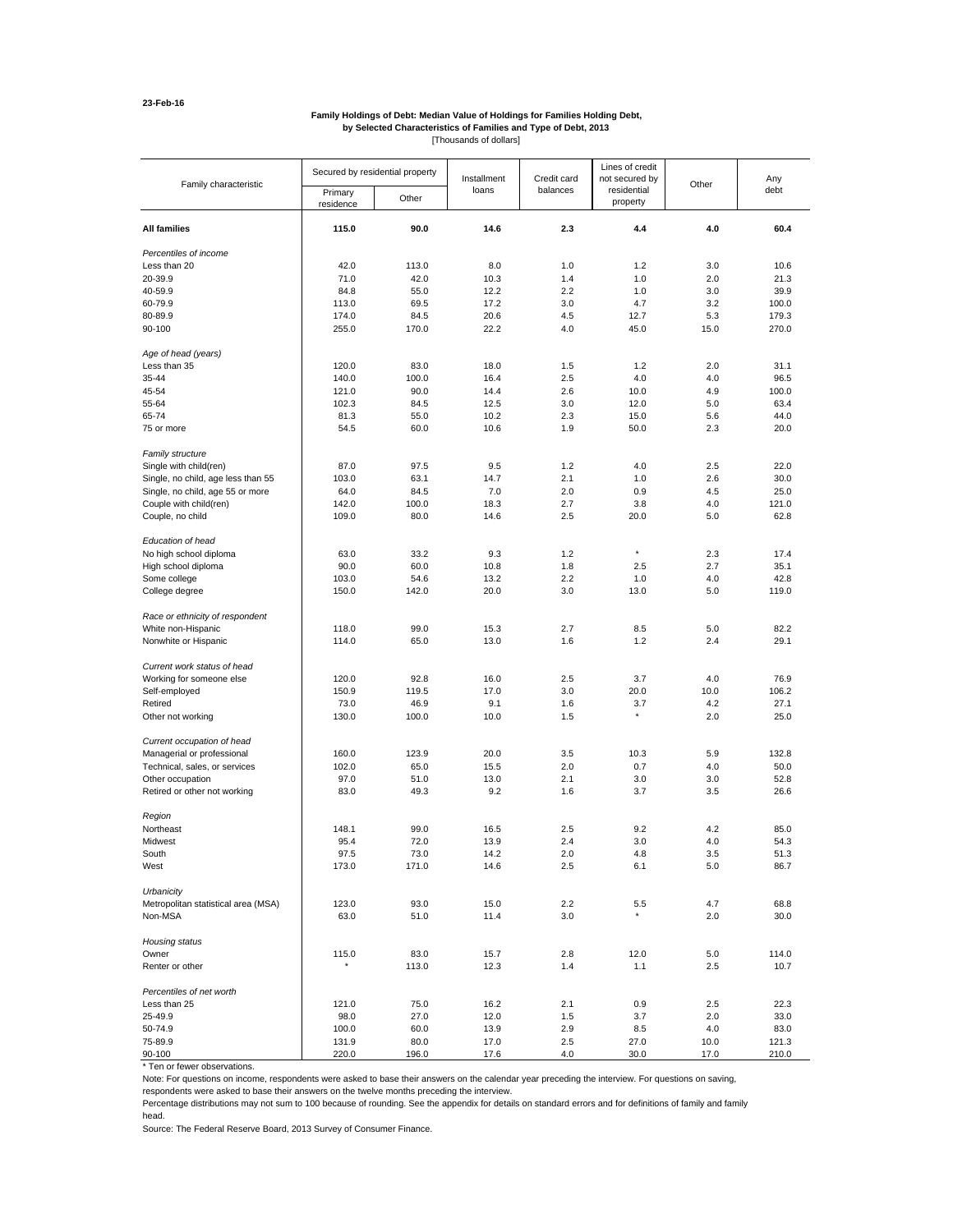#### **Family Holdings of Debt: Median Value of Holdings for Families Holding Debt, by Selected Characteristics of Families and Type of Debt, 2010**

[Thousands of dollars]

|                                     |                                 |         |             |             | Lines of credit         |         |       |
|-------------------------------------|---------------------------------|---------|-------------|-------------|-------------------------|---------|-------|
| Family characteristic               | Secured by residential property |         | Installment | Credit card | not secured by          | Other   | Any   |
|                                     | Primary<br>residence            | Other   | loans       | balances    | residential<br>property |         | debt  |
| <b>All families</b>                 | 109.6                           | 98.0    | 12.6        | 2.6         | 6.0                     | 4.5     | 70.7  |
| Percentiles of income               |                                 |         |             |             |                         |         |       |
| Less than 20                        | 54.6                            | 72.0    | 7.6         | 1.0         | 1.0                     | 2.0     | 10.1  |
| 20-39.9                             | 65.5                            | 60.0    | 8.4         | 1.5         | 2.7                     | 2.0     | 20.2  |
| 40-59.9                             | 90.0                            | 62.5    | 12.0        | 2.2         | 5.0                     | 3.5     | 61.4  |
| 60-79.9                             | 116.6                           | 66.9    | 15.0        | 3.1         | 3.2                     | 6.0     | 106.6 |
| 80-89.9                             | 158.0                           | 88.0    | 19.0        | 5.9         | 14.5                    | 5.0     | 163.8 |
| 90-100                              | 241.0                           | 180.0   | 22.4        | 8.0         | 20.0                    | 18.0    | 267.2 |
| Age of head (years)                 |                                 |         |             |             |                         |         |       |
| Less than 35                        | 120.0                           | 89.0    | 14.0        | 1.6         | 2.0                     | 2.0     | 39.6  |
| 35-44                               | 139.9                           | 85.0    | 14.7        | 3.5         | 2.5                     | 4.4     | 108.0 |
| 45-54                               | 114.0                           | 115.0   | 12.0        | 3.5         | 6.0                     | 5.0     | 91.8  |
| 55-64                               | 97.0                            | 98.0    | 11.3        | 2.8         | 11.0                    | 6.0     | 76.9  |
| 65-74                               | 70.0                            | 125.0   | 10.0        | 2.2         | 8.1                     | 6.0     | 45.0  |
| 75 or more                          | 52.0                            | 74.8    | 7.8         | 1.8         | $\star$                 | 13.0    | 30.0  |
| Family structure                    |                                 |         |             |             |                         |         |       |
| Single with child(ren)              | 96.0                            | 95.0    | 9.9         | 2.0         | 8.1                     | 2.8     | 30.2  |
| Single, no child, age less than 55  | 110.0                           | 99.0    | 11.8        | 1.6         | 3.0                     | 5.0     | 34.8  |
| Single, no child, age 55 or more    | 64.0                            | 72.0    | 7.6         | 1.7         | 3.3                     | 2.1     | 28.0  |
| Couple with child(ren)              | 132.0                           | 106.3   | 15.0        | 3.4         | 6.0                     | 4.2     | 112.8 |
| Couple, no child                    | 101.0                           | 97.0    | 13.2        | 3.0         | 13.0                    | 5.8     | 72.5  |
| Education of head                   |                                 |         |             |             |                         |         |       |
| No high school diploma              | 60.0                            | $\star$ | 7.6         | 1.4         | 0.6                     | 2.3     | 17.6  |
| High school diploma                 | 83.0                            | 62.5    | 10.0        | 2.1         | 3.2                     | 3.0     | 42.8  |
| Some college                        | 106.0                           | 61.3    | 12.1        | 2.1         | 2.7                     | 3.0     | 59.7  |
| College degree                      | 150.0                           | 125.0   | 18.0        | 4.0         | 13.0                    | 9.0     | 127.0 |
| Race or ethnicity of respondent     |                                 |         |             |             |                         |         |       |
| White non-Hispanic                  | 112.0                           | 110.0   | 13.6        | 3.1         | 6.0                     | 5.2     | 85.0  |
| Nonwhite or Hispanic                | 100.0                           | 80.0    | 10.7        | 1.9         | 5.5                     | 2.7     | 40.0  |
| Current work status of head         |                                 |         |             |             |                         |         |       |
| Working for someone else            | 116.0                           | 92.0    | 13.9        | 3.0         | 6.0                     | 4.0     | 85.0  |
| Self-employed                       | 145.0                           | 140.0   | 15.3        | 4.0         | 15.6                    | 10.0    | 118.0 |
| Retired                             | 60.8                            | 62.0    | 8.1         | 2.0         | 3.3                     | 3.0     | 30.0  |
| Other not working                   | 92.7                            | 94.0    | 8.3         | 1.5         | $\star$                 | 5.0     | 21.1  |
| Current occupation of head          |                                 |         |             |             |                         |         |       |
| Managerial or professional          | 150.0                           | 140.0   | 17.0        | 4.0         | 10.0                    | 6.0     | 137.0 |
| Technical, sales, or services       | 110.0                           | 86.3    | 12.8        | 2.3         | 2.0                     | 3.8     | 56.7  |
| Other occupation                    | 90.0                            | 52.0    | 11.1        | 2.6         | 5.6                     | 4.0     | 63.5  |
| Retired or other not working        | 68.0                            | 72.0    | 8.1         | 1.8         | 3.0                     | 4.0     | 28.2  |
|                                     |                                 |         |             |             |                         |         |       |
| Region<br>Northeast                 | 114.0                           | 118.8   | 13.7        | 2.3         | 6.0                     | 6.0     | 73.0  |
| Midwest                             | 95.0                            | 85.0    | 13.1        | 2.5         | 3.0                     | 4.0     | 70.5  |
| South                               | 95.0                            | 88.0    | 11.3        | 2.8         | 8.1                     | 3.4     | 59.6  |
| West                                | 157.6                           | 125.0   | 14.4        | 3.0         | 6.0                     | 5.0     | 92.3  |
| Urbanicity                          |                                 |         |             |             |                         |         |       |
| Metropolitan statistical area (MSA) | 119.0                           | 104.0   | 12.9        | 2.8         | 5.0                     | $5.0\,$ | 80.2  |
| Non-MSA                             | 64.0                            |         |             | 2.1         |                         | 3.0     | 40.0  |
|                                     |                                 | 62.5    | 12.0        |             | 14.5                    |         |       |
| Housing status                      |                                 |         |             |             |                         |         |       |
| Owner                               | 109.6                           | 97.0    | 13.7        | 3.4         | 10.0                    | $5.2\,$ | 110.8 |
| Renter or other                     | $\pmb{\ast}$                    | 105.4   | 10.2        | 1.3         | 1.5                     | 2.7     | 9.6   |
| Percentiles of net worth            |                                 |         |             |             |                         |         |       |
| Less than 25                        | 141.0                           | 110.0   | 13.5        | 1.9         | 1.9                     | 2.5     | 20.4  |
| 25-49.9                             | 91.0                            | 25.6    | 10.5        | 2.0         | 1.3                     | 2.5     | 55.3  |
| 50-74.9                             | 100.3                           | 53.2    | 12.7        | 3.1         | 5.0                     | 6.0     | 85.9  |
| 75-89.9                             | 105.0                           | 92.0    | 13.5        | 3.4         | 11.0                    | 10.0    | 100.7 |
| 90-100                              | 216.5                           | 195.0   | 17.7        | 5.0         | 30.0                    | 25.0    | 232.8 |

\* Ten or fewer observations.

Note: For questions on income, respondents were asked to base their answers on the calendar year preceding the interview. For questions on saving,

respondents were asked to base their answers on the twelve months preceding the interview.

Percentage distributions may not sum to 100 because of rounding. See the appendix for details on standard errors and for definitions of family and family head.

Source: The Federal Reserve Board, 2010 Survey of Consumer Finance (July 19, 2012).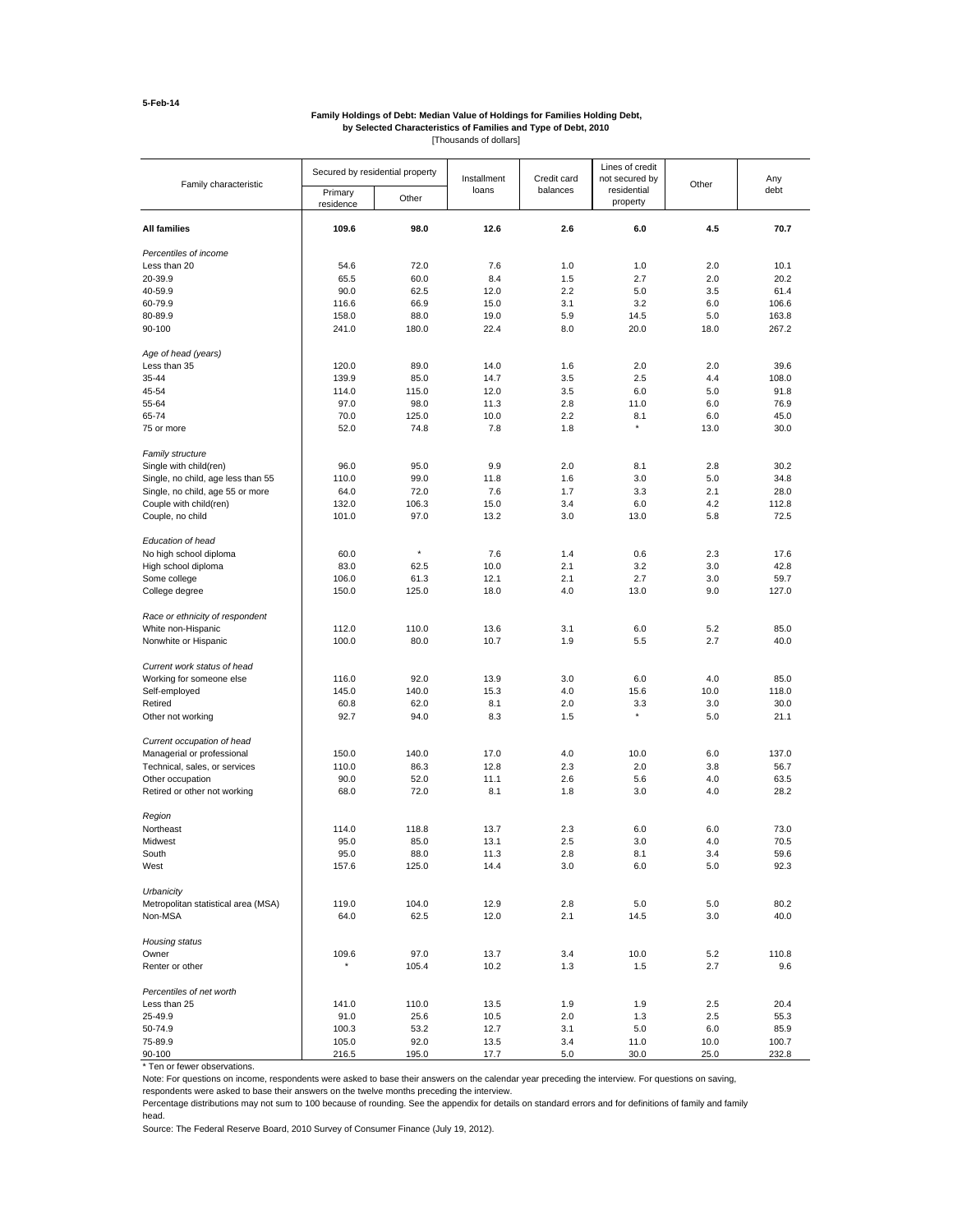#### **Family Holdings of Debt: Median Value of Holdings for Families Holding Debt, by Selected Characteristics of Families and Type of Debt, 2007**

[Thousands of dollars]

| Family characteristic               | Secured by residential property |                  | Installment | Credit card | Lines of credit<br>not secured by |            | Any           |
|-------------------------------------|---------------------------------|------------------|-------------|-------------|-----------------------------------|------------|---------------|
|                                     | Primary<br>residence            | Other            | loans       | balances    | residential<br>property           | Other      | debt          |
| <b>All families</b>                 | 107.0                           | 100.0            | 13.0        | 3.0         | 3.8                               | 5.0        | 67.3          |
| Percentiles of income               |                                 |                  |             |             |                                   |            |               |
| Less than 20                        | 40.0                            | 70.0             | 6.5         | 1.0         | $\star$                           | 3.0        | 9.0           |
| 20-39.9                             | 51.0                            | 42.0             | 9.8         | 1.8         | 1.3                               | 4.0        | 18.0          |
| 40-59.9                             | 88.7                            | 68.9             | 12.8        | 2.4         | ×                                 | 4.0        | 54.5          |
| 60-79.9                             | 115.0                           | 83.0             | 16.3        | 4.0         | 5.1                               | 5.3        | 111.3         |
| 80-89.9                             | 164.0                           | 125.0            | 17.3        | 5.5         |                                   | 5.0        | 182.2         |
| 90-100                              | 201.0                           | 147.5            | 18.3        | 7.5         | 17.3                              | 7.5        | 235.0         |
| Age of head (years)                 |                                 |                  |             |             |                                   |            |               |
| Less than 35                        | 135.3                           | 78.0             | 15.0        | 1.8         | 1.0                               | 4.5        | 36.2          |
| 35-44                               | 128.0                           | 101.6            | 13.5        | 3.5         | 4.6                               | 5.0        | 106.2         |
| 45-54                               | 110.0                           | 82.0             | 12.9        | 3.6         | 6.0                               | 4.5        | 95.9          |
| 55-64                               | 85.0                            | 130.0            | 10.9        | 3.6         | 10.0                              | 6.0        | 60.3          |
| 65-74                               | 69.0                            | 125.0            | 10.3        | 3.0         | 30.0                              | 5.0        | 40.1          |
| 75 or more                          | 40.0                            | 50.0             | 8.0         | 0.8         |                                   | 4.5        | 13.0          |
| Family structure                    |                                 |                  |             |             |                                   |            |               |
| Single with child(ren)              | 93.0                            | 85.0             | 9.9         | 1.6         | 2.5                               | 5.0        | 29.7          |
| Single, no child, age less than 55  | 98.0                            | 78.5             | 10.0        | 1.9         | $\star$                           | 3.0        | 31.0          |
| Single, no child, age 55 or more    | 51.0                            | 135.0            | 6.5<br>14.9 | 2.3<br>4.0  |                                   | 4.0<br>5.3 | 15.1<br>121.0 |
| Couple with child(ren)              | 130.0                           | 93.0             |             |             | 5.0                               |            |               |
| Couple, no child                    | 98.0                            | 125.0            | 15.6        | 3.3         | 3.8                               | 5.0        | 70.8          |
| Education of head                   |                                 |                  |             |             |                                   |            |               |
| No high school diploma              | 50.0                            | 53.3             | 8.8         | 1.5         | ×                                 | 4.0        | 19.5          |
| High school diploma                 | 84.0                            | 82.0             | 10.2        | 2.3         | 1.4                               | 4.5        | 40.0          |
| Some college                        | 97.0                            | 80.0             | 12.1        | 2.9         | 3.8                               | 5.0        | 54.4          |
| College degree                      | 142.7                           | 125.0            | 17.4        | 4.0         | 6.0                               | 6.0        | 124.3         |
| Race or ethnicity of respondent     |                                 |                  |             |             |                                   |            |               |
| White non-Hispanic                  | 106.0                           | 90.8             | 13.4        | 3.3         | 5.0                               | 5.0        | 76.4          |
| Nonwhite or Hispanic                | 113.0                           | 114.8            | 12.0        | 2.0         | 0.8                               | 5.0        | 43.9          |
| Current work status of head         |                                 |                  |             |             |                                   |            |               |
| Working for someone else            | 117.0                           | 89.0             | 13.5        | 3.0         | 2.9                               | 5.0        | 82.1          |
| Self-employed                       | 135.0                           | 151.6            | 15.5        | 4.3         | 5.0                               | 10.0       | 122.7         |
| Retired                             | 47.1                            | 100.0<br>$\star$ | 8.6         | 1.5         | 6.4<br>$\star$                    | 4.5        | 20.0          |
| Other not working                   | 90.0                            |                  | 10.7        | 1.8         |                                   | 8.0        | 21.9          |
| Current occupation of head          |                                 |                  |             |             |                                   |            |               |
| Managerial or professional          | 148.0                           | 130.0            | 16.3        | 4.5         | 9.0                               | 7.0        | 137.6         |
| Technical, sales, or services       | 100.9                           | 105.0            | 12.2        | 3.0         | 3.5                               | 4.0        | 65.8          |
| Other occupation                    | 94.0                            | 60.0             | 12.0        | 2.5         | 4.0                               | 4.8        | 64.1          |
| Retired or other not working        | 53.0                            | 100.0            | 9.7         | 1.5         | 6.4                               | 5.0        | 20.0          |
| Region                              |                                 |                  |             |             |                                   |            |               |
| Northeast                           | 107.0                           | 95.0             | 12.1        | 3.0         | ×                                 | 6.5        | 66.6          |
| Midwest                             | 93.9                            | 82.5             | 11.0        | 3.0         | 5.0                               | 5.0        | 61.2          |
| South                               | 99.0                            | 80.0             | 13.2        | 2.8         | 3.2                               | 4.5        | 60.9          |
| West                                | 150.8                           | 160.0            | 14.2        | 3.0         | 3.8                               | 6.0        | 95.5          |
| Urbanicity                          |                                 |                  |             |             |                                   |            |               |
| Metropolitan statistical area (MSA) | 118.2                           | 101.0            | 13.3        | 3.0         | 3.5                               | 5.0        | 78.1          |
| Non-MSA                             | 60.7                            | 70.0             | 11.7        | 2.0         | 6.0                               | 5.0        | 29.8          |
| Housing status                      |                                 |                  |             |             |                                   |            |               |
| Owner                               | 107.0                           | 100.0            | 14.2        | 3.6         | 7.5                               | 5.0        | 111.1         |
| Renter or other                     | $\pmb{\ast}$                    | 80.0             | 10.3        | 1.3         | 1.0                               | 4.9        | 9.2           |
| Percentiles of net worth            |                                 |                  |             |             |                                   |            |               |
| Less than 25                        | 107.0                           | $\star$          | 11.4        | 1.5         | 1.0                               | 5.0        | 11.8          |
| 25-49.9                             | 84.2                            | 74.0             | 13.0        | 2.8         | 2.0                               | 3.9        | 64.2          |
| 50-74.9                             | 104.0                           | 72.0             | 14.0        | 3.6         | 4.2                               | 5.0        | 98.2          |
| 75-89.9                             | 128.0                           | 94.0             | 12.0        | 4.0         | 10.3                              | 5.0        | 127.0         |
| 90-100                              | 180.0                           | 160.0            | 17.1        | 5.0         | 43.0                              | 15.0       | 205.4         |

\* Ten or fewer observations.

Note: For questions on income, respondents were asked to base their answers on the calendar year preceding the interview. For questions on saving,

respondents were asked to base their answers on the twelve months preceding the interview.

Percentage distributions may not sum to 100 because of rounding. See the appendix for details on standard errors and for definitions of family and family head.

Source: The Federal Reserve Board, 2007 Survey of Consumer Finance (July 19, 2012).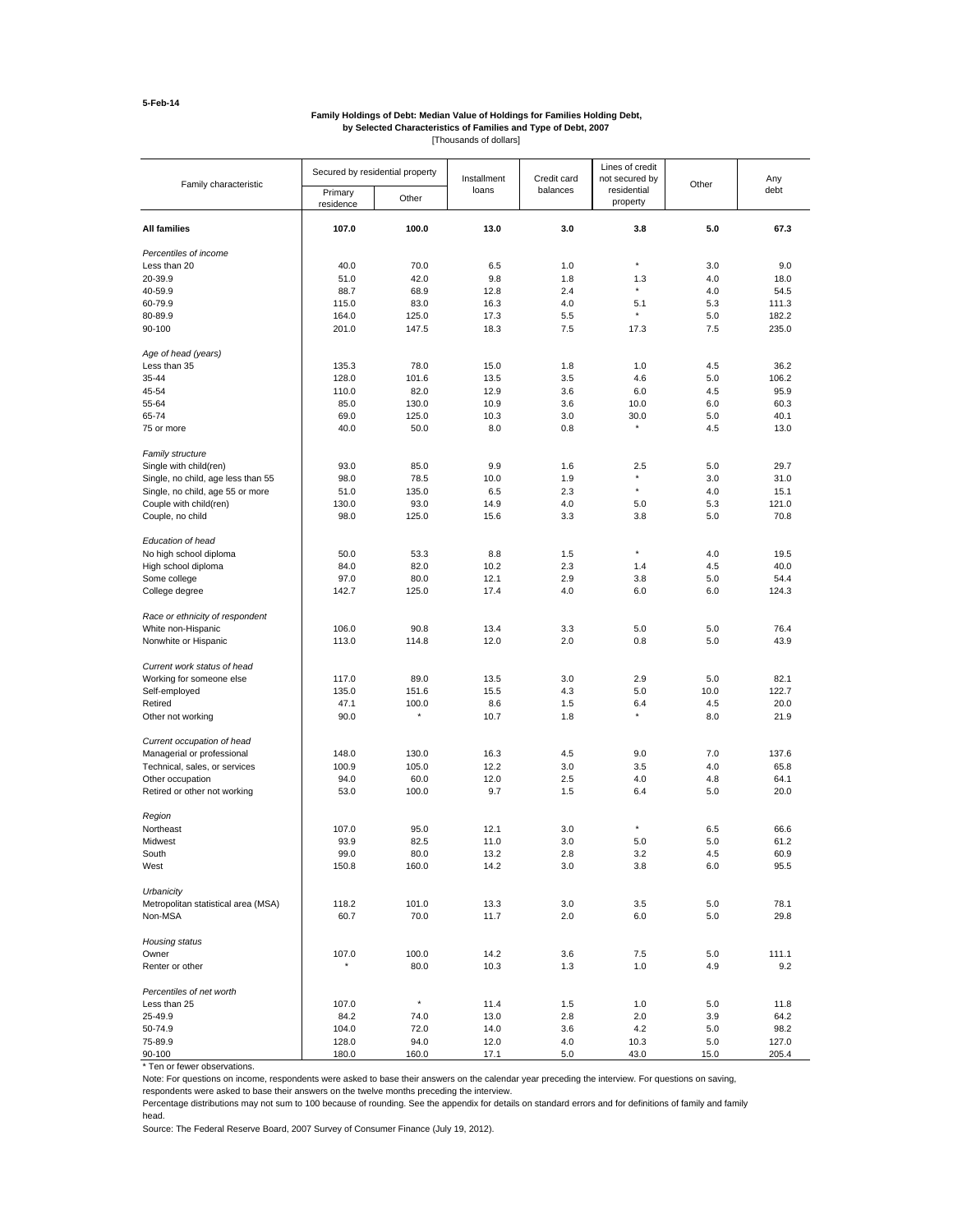#### **by Selected Characteristics of Families and Type of Debt, 2004 Family Holdings of Debt: Median Value of Holdings for Families Holding Debt,**

[Thousands of dollars]

| Family characteristic               | Secured by residential property |              | Installment | Credit card | Lines of credit<br>not secured by | Other   | Any<br>debt |
|-------------------------------------|---------------------------------|--------------|-------------|-------------|-----------------------------------|---------|-------------|
|                                     | Primary<br>residence            | Other        | loans       | balances    | residential<br>property           |         |             |
| <b>All families</b>                 | 95.0                            | 87.0         | 11.5        | 2.2         | 3.0                               | 4.0     | 55.3        |
| Percentiles of income               |                                 |              |             |             |                                   |         |             |
| Less than 20                        | 37.0                            | $\star$      | 5.6         | 1.0         | $\star$                           | 2.0     | 7.0         |
| 20-39.9                             | 54.0                            | 32.5         | 8.0         | 1.9         | 0.3                               | 2.7     | 16.1        |
| 40-59.9                             | 77.2                            | 66.0         | 10.8        | 2.2         | 1.0                               | 2.3     | 44.4        |
| 60-79.9                             | 97.0                            | 62.0         | 13.9        | 3.0         | 7.0                               | 3.5     | 93.4        |
| 80-89.9                             | 133.0                           | 78.0         | 15.1        | 2.7         | 14.0                              | 5.0     | 136.0       |
| 90-100                              | 185.0                           | 159.0        | 18.0        | 4.0         | 40.0                              | 9.4     | 209.0       |
| Age of head (years)                 |                                 |              |             |             |                                   |         |             |
| Less than 35                        | 107.0                           | 62.5         | 11.9        | 1.5         | 1.0                               | 3.0     | 33.6        |
| 35-44                               | 110.0                           | 75.0         | 12.0        | 2.5         | 1.9                               | 4.0     | 87.2        |
| 45-54                               | 97.0                            | 87.0         | 12.0        | 2.9         | 7.0                               | 4.0     | 83.2        |
| 55-64                               | 83.0                            | 108.8        | 12.9        | 2.2         | 14.0                              | 5.5     | 48.0        |
| 65-74                               | 51.0                            | 100.0        | 8.3         | 2.2         | 4.0                               | 5.0     | 25.0        |
| 75 or more                          | 31.0                            | 39.0         | 6.7         | 1.0         |                                   | 2.0     | 15.4        |
| Family structure                    |                                 |              |             |             | ×                                 |         |             |
| Single with child(ren)              | 74.6                            | 31.5         | 8.5         | 2.0         |                                   | 2.0     | 35.0        |
| Single, no child, age less than 55  | 89.0                            | 75.3         | 9.0         | 1.9         | 0.3                               | 3.0     | 21.7        |
| Single, no child, age 55 or more    | 48.0                            | 80.0         | 8.0         | 1.8         | $\star$                           | 2.0     | 16.3        |
| Couple with child(ren)              | 110.0                           | 95.0         | 13.5        | 2.5         | 4.0                               | 5.0     | 100.0       |
| Couple, no child                    | 98.0                            | 100.0        | 13.7        | 2.2         | 11.0                              | 4.0     | 55.0        |
| Education of head                   |                                 |              |             |             |                                   |         |             |
| No high school diploma              | 44.0                            | $\star$      | 7.0         | 1.2         | $\star$                           | 4.0     | 12.0        |
| High school diploma                 | 70.0                            | 47.0         | 9.0         | 1.9         | 1.5                               | 3.0     | 31.0        |
| Some college                        | 86.0                            | 75.0         | 11.8        | 2.2         | 3.0                               | 3.4     | 45.0        |
| College degree                      | 125.0                           | 105.0        | 15.4        | 2.7         | 4.0                               | 5.0     | 107.2       |
| Race or ethnicity of respondent     |                                 |              |             |             |                                   |         |             |
| White non-Hispanic                  | 98.0                            | 87.0         | 12.4        | 2.5         | 4.0                               | 4.0     | 69.5        |
| Nonwhite or Hispanic                | 83.0                            | 66.0         | 9.6         | 1.6         | 0.4                               | 3.0     | 30.5        |
| Current work status of head         |                                 |              |             |             |                                   |         |             |
| Working for someone else            | 100.0                           | 83.0         | 12.0        | 2.3         | 4.0                               | 3.5     | 71.8        |
| Self-employed                       | 119.8                           | 100.0        | 15.4        | 2.7         | 2.2                               | 7.0     | 93.4        |
| Retired                             | 42.0                            | 79.0         | 7.3         | 1.4         |                                   | 3.0     | 15.4        |
| Other not working                   | 78.0                            | $\pmb{\ast}$ | 7.5         | 2.5         | $\star$                           | $\star$ | 21.1        |
| Current occupation of head          |                                 |              |             |             |                                   |         |             |
| Managerial or professional          | 129.0                           | 92.0         | 15.0        | 3.0         | 8.0                               | 5.0     | 115.9       |
| Technical, sales, or services       | 89.0                            | 105.0        | 11.1        | 2.0         | 1.5                               | 3.0     | 43.4        |
| Other occupation                    | 82.7                            | 78.0         | 10.3        | 2.3         | 1.5                               | 3.0     | 51.4        |
| Retired or other not working        | 50.0                            | 97.0         | 7.5         | 1.5         | $\star$                           | 4.0     | 16.1        |
| Region                              |                                 |              |             |             |                                   |         |             |
| Northeast                           | 111.6                           | 100.0        | 11.8        | 2.5         | 0.4                               | 5.0     | 54.7        |
| Midwest                             | 86.0                            | 80.0         | 11.0        | 2.0         | 3.0                               | 4.0     | 68.6        |
| South                               | 79.0                            | 83.0         | 11.2        | 2.0         | 8.0                               | 4.0     | 40.3        |
| West                                | 128.1                           | 87.0         | 12.8        | 2.5         | 4.0                               | 3.0     | 77.6        |
| Urbanicity                          |                                 |              |             |             |                                   |         |             |
| Metropolitan statistical area (MSA) | 105.0                           | 88.0         | 12.0        | 2.2         | 2.2                               | 4.0     | 69.0        |
| Non-MSA                             | 50.0                            | 63.0         | 10.0        | 2.0         | 20.0                              | 4.0     | 26.3        |
| Housing status                      |                                 |              |             |             |                                   |         |             |
| Owner                               | 95.0                            | 90.0         | 12.9        | 2.5         | 8.0                               | 4.0     | 95.8        |
| Renter or other                     | $\pmb{\ast}$                    | 83.0         | 8.7         | 1.5         | 0.5                               | 3.0     | 7.8         |
| Percentiles of net worth            |                                 |              |             |             |                                   |         |             |
| Less than 25                        | 71.0                            | $\pmb{\ast}$ | 10.5        | 1.8         | 0.3                               | 4.0     | 11.3        |
| 25-49.9                             | 75.0                            | 26.3         | 9.3         | 2.0         | 1.0                               | 2.0     | 44.0        |
| 50-74.9                             | 97.0                            | 48.4         | 13.2        | 2.5         | 7.9                               | 4.0     | 90.3        |
| 75-89.9                             | 115.0                           | 99.0         | 13.3        | 3.0         | 22.0                              | 5.0     | 110.0       |
| 90-100                              | 186.0                           | 148.0        | 17.5        | 3.1         | 50.0                              | 20.0    | 190.8       |

\* Ten or fewer observations.

Note: For questions on income, respondents were asked to base their answers on the calendar year preceding the interview. For questions on saving,

respondents were asked to base their answers on the twelve months preceding the interview.

Percentage distributions may not sum to 100 because of rounding. See the appendix for details on standard errors and for definitions of family and family head.

Source: The Federal Reserve Board, 2004 Survey of Consumer Finance (July 19, 2012).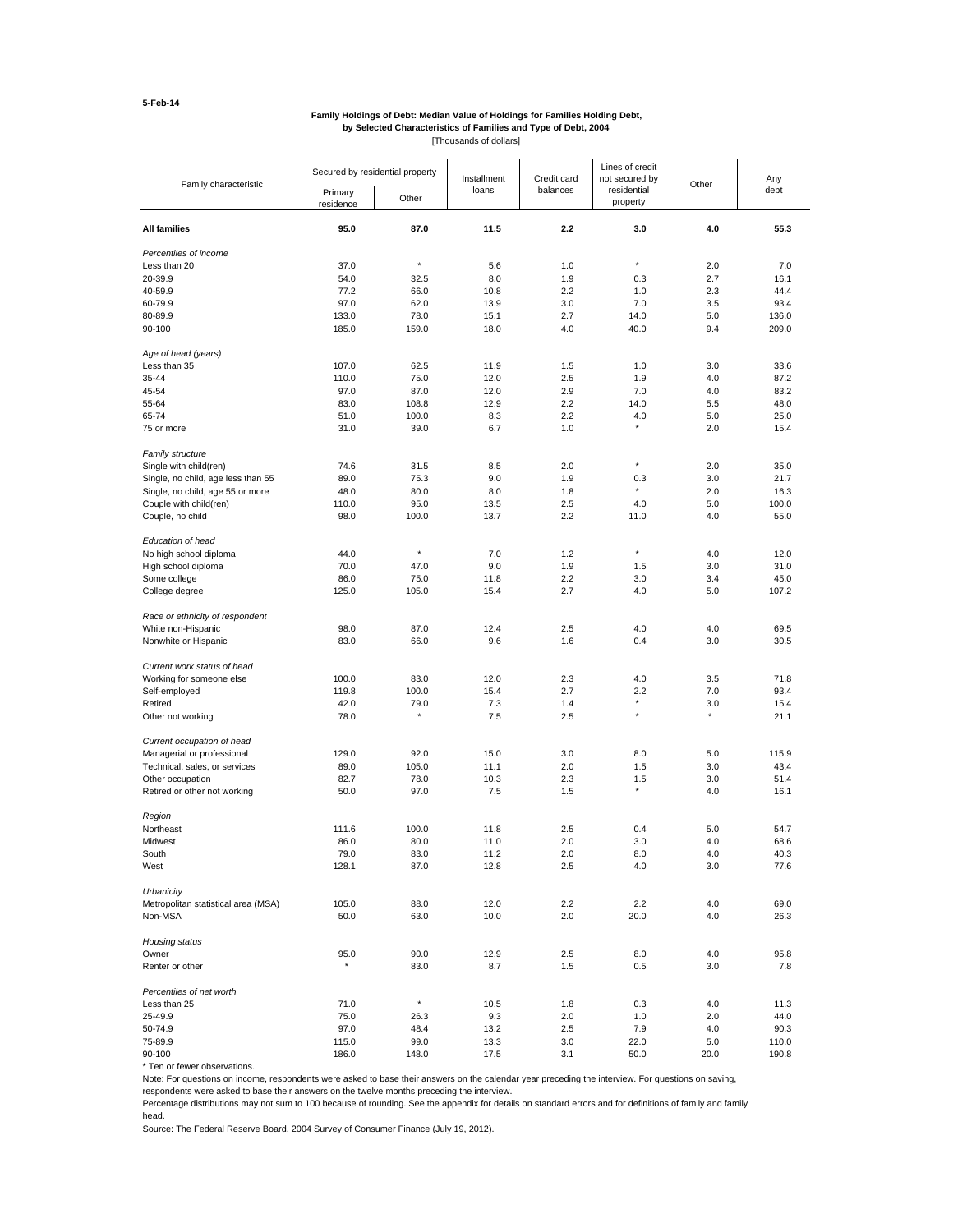#### **by Selected Characteristics of Families and Type of Debt, 2001 Family Holdings of Debt: Median Value of Holdings for Families Holding Debt,**

[Thousands of dollars]

| Family characteristic               | Secured by residential property |              | Installment | Credit card | Lines of credit<br>not secured by | Other | Any   |
|-------------------------------------|---------------------------------|--------------|-------------|-------------|-----------------------------------|-------|-------|
|                                     | Primary<br>residence            | Other        | loans       | balances    | residential<br>property           |       | debt  |
| <b>All families</b>                 | 70.0                            | 40.0         | 9.7         | 1.9         | 3.9                               | 3.0   | 38.8  |
| Percentiles of income               |                                 |              |             |             |                                   |       |       |
| Less than 20                        | 28.0                            | $\pmb{\ast}$ | 4.6         | 1.0         | 0.5                               | 1.0   | 5.2   |
| 20-39.9                             | 40.0                            | 30.0         | 6.6         | 1.2         | 1.1                               | 3.0   | 11.5  |
| 40-59.9                             | 56.1                            | 38.8         | 9.7         | 2.0         | 0.7                               | 2.0   | 29.1  |
| 60-79.9                             | 75.6                            | 42.0         | 11.9        | 2.3         | 4.0                               | 3.0   | 62.3  |
| 80-89.9                             | 91.0                            | 31.2         | 14.5        | 3.8         | 7.8                               | 4.0   | 96.8  |
| 90-100                              | 134.0                           | 78.0         | 13.4        | 2.8         | 10.0                              | 21.0  | 146.4 |
| Age of head (years)                 |                                 |              |             |             |                                   |       |       |
| Less than 35                        | 77.0                            | 52.0         | 9.5         | 2.0         | 0.5                               | 2.0   | 24.9  |
| 35-44                               | 80.0                            | 49.0         | 11.1        | 2.0         | 0.7                               | 3.1   | 61.5  |
| 45-54                               | 75.0                            | 33.5         | 9.6         | 2.3         | 5.3                               | 5.0   | 54.3  |
| 55-64                               | 55.0                            | 38.8         | 9.0         | 1.9         | 20.5                              | 5.0   | 34.6  |
| 65-74                               | 39.0                            | 77.0         | 7.0         | 1.0         | ×<br>$\star$                      | 2.5   | 13.1  |
| 75 or more                          | 44.8                            | 42.0         | 5.8         | 0.7         |                                   | 2.5   | 5.0   |
| Family structure                    |                                 |              |             |             | ×                                 |       |       |
| Single with child(ren)              | 54.7                            | 17.0         | 6.9         | 1.7         |                                   | 2.0   | 20.4  |
| Single, no child, age less than 55  | 60.0                            | 52.0         | 9.0         | 1.6         | 0.5<br>$\star$                    | 2.0   | 14.9  |
| Single, no child, age 55 or more    | 50.0                            | 35.4         | 5.0         | 1.0         |                                   | 3.3   | 10.2  |
| Couple with child(ren)              | 85.0                            | 40.0         | 11.3        | 2.5         | 3.0                               | 4.0   | 76.9  |
| Couple, no child                    | 65.0                            | 40.0         | 10.4        | 1.7         | 4.0                               | 6.0   | 37.0  |
| Education of head                   |                                 |              |             |             |                                   |       |       |
| No high school diploma              | 30.0                            | 25.6         | 6.2         | 1.0         | $\star$                           | 1.0   | 12.0  |
| High school diploma                 | 53.0                            | 37.5         | 7.9         | 1.7         | 7.8                               | 2.6   | 25.7  |
| Some college                        | 72.0                            | 42.0         | 10.0        | 2.0         | 3.5                               | 2.0   | 37.0  |
| College degree                      | 95.0                            | 46.0         | 12.4        | 2.5         | 4.0                               | 5.5   | 78.0  |
| Race or ethnicity of respondent     |                                 |              |             |             |                                   |       |       |
| White non-Hispanic                  | 75.0                            | 40.0         | 10.0        | 2.0         | 4.0                               | 3.7   | 44.8  |
| Nonwhite or Hispanic                | 60.0                            | 40.0         | 8.3         | 1.5         | 0.7                               | 2.0   | 20.0  |
| Current work status of head         |                                 |              |             |             |                                   |       |       |
| Working for someone else            | 74.0                            | 37.5         | 10.0        | 2.0         | 3.0                               | 2.1   | 42.5  |
| Self-employed                       | 100.0                           | 87.5         | 10.2        | 2.5         | 15.0                              | 11.9  | 76.9  |
| Retired                             | 31.5                            | 43.7         | 6.9         | 0.9         | $\star$                           | 3.3   | 9.8   |
| Other not working                   | 72.0                            | $\star$      | 9.8         | 2.0         | $\star$                           | 2.5   | 33.8  |
| Current occupation of head          |                                 |              |             |             |                                   |       |       |
| Managerial or professional          | 96.6                            | 51.8         | 11.5        | 2.5         | 5.0                               | 7.5   | 80.8  |
| Technical, sales, or services       | 69.0                            | 42.0         | 9.7         | 2.0         | 4.0                               | 2.0   | 32.5  |
| Other occupation                    | 56.5                            | 27.0         | 9.0         | 1.7         | $\star$                           | 2.0   | 32.8  |
| Retired or other not working        | 44.0                            | 35.0         | 7.8         | 1.0         | 0.6                               | 3.0   | 10.8  |
| Region                              |                                 |              |             |             |                                   |       |       |
| Northeast                           | 78.0                            | 47.0         | 9.8         | 1.7         | $\star$                           | 4.5   | 36.8  |
| Midwest                             | 62.5                            | 32.1         | 9.0         | 2.0         | 5.0                               | 3.0   | 40.8  |
| South                               | 60.0                            | 40.0         | 9.8         | 1.9         | 5.8                               | 2.5   | 35.8  |
| West                                | 100.0                           | 46.0         | 9.9         | 1.8         | 3.0                               | 3.0   | 39.0  |
| Urbanicity                          |                                 |              |             |             |                                   |       |       |
| Metropolitan statistical area (MSA) | 76.5                            | 40.0         | 9.8         | 2.0         | 3.5                               | 3.0   | 40.2  |
| Non-MSA                             | 48.0                            | 52.0         | 8.4         | 1.5         | 7.0                               | 2.5   | 25.0  |
| Housing status                      |                                 |              |             |             |                                   |       |       |
| Owner                               | 70.0                            | 40.0         | 10.5        | 2.1         | 15.0                              | 4.0   | 69.3  |
| Renter or other                     | $\pmb{\ast}$                    | 37.6         | 7.0         | 1.2         | 1.0                               | 2.0   | 6.0   |
| Percentiles of net worth            |                                 |              |             |             |                                   |       |       |
| Less than 25                        | 57.0                            | $\star$      | 8.3         | 1.6         | 0.5                               | 2.0   | 8.7   |
| 25-49.9                             | 57.0                            | 20.0         | 9.4         | 1.9         | 1.8                               | 1.2   | 38.5  |
| 50-74.9                             | 67.0                            | 47.0         | 10.0        | 2.0         | ×<br>$\star$                      | 4.0   | 59.8  |
| 75-89.9                             | 87.0                            | 38.9         | 11.8        | 2.0         |                                   | 7.0   | 80.0  |
| 90-100                              | 135.0                           | 78.0         | 11.3        | 2.0         | 20.5                              | 30.0  | 124.0 |

\* Ten or fewer observations.

Note: For questions on income, respondents were asked to base their answers on the calendar year preceding the interview. For questions on saving,

respondents were asked to base their answers on the twelve months preceding the interview.

Percentage distributions may not sum to 100 because of rounding. See the appendix for details on standard errors and for definitions of family and family head.

Source: The Federal Reserve Board, 2001 Survey of Consumer Finance (July 19, 2012).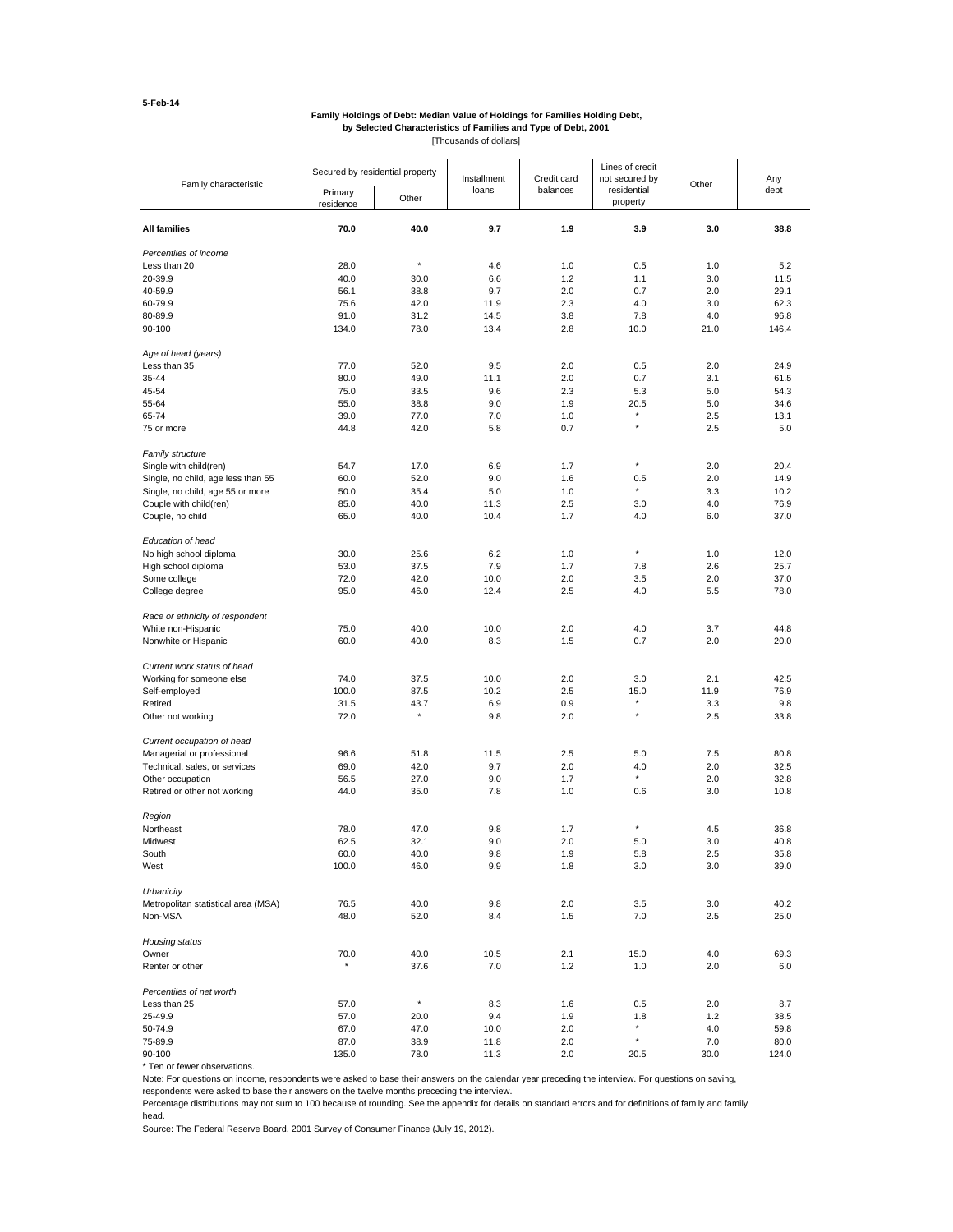#### **by Selected Characteristics of Families and Type of Debt, 1998 Family Holdings of Debt: Median Value of Holdings for Families Holding Debt,**

[Thousands of dollars]

| Family characteristic               | Secured by residential property |              | Installment | Credit card | Lines of credit<br>not secured by | Other | Any   |
|-------------------------------------|---------------------------------|--------------|-------------|-------------|-----------------------------------|-------|-------|
|                                     | Primary<br>residence            | Other        | loans       | balances    | residential<br>property           |       | debt  |
| <b>All families</b>                 | 62.0                            | 41.0         | 8.7         | 1.7         | 2.5                               | 3.0   | 32.5  |
| Percentiles of income               |                                 |              |             |             |                                   |       |       |
| Less than 20                        | 25.0                            | $\star$      | 4.0         | 1.0         | ×                                 | 1.0   | 4.4   |
| 20-39.9                             | 37.0                            | 33.0         | 6.2         | 1.2         | 1.1                               | 1.7   | 10.1  |
| 40-59.9                             | 44.0                            | 19.0         | 8.0         | 1.9         | 1.5                               | 2.0   | 25.6  |
| 60-79.9                             | 65.0                            | 30.0         | 11.9        | 2.2         | 2.8                               | 3.0   | 57.8  |
| 80-89.9                             | 80.5                            | 42.6         | 11.5        | 2.0         | 3.0                               | 5.0   | 85.3  |
| 90-100                              | 117.0                           | 70.0         | 14.5        | 3.0         | 6.4                               | 10.0  | 126.1 |
| Age of head (years)                 |                                 |              |             |             |                                   |       |       |
| Less than 35                        | 71.0                            | 55.0         | 9.1         | 1.5         | 1.0                               | 1.7   | 19.2  |
| 35-44                               | 70.0                            | 40.0         | 7.7         | 2.0         | 1.4                               | 3.0   | 55.7  |
| 45-54                               | 67.0                            | 40.0         | 10.0        | 1.8         | 3.0                               | 5.0   | 48.1  |
| 55-64                               | 48.0                            | 41.0         | 8.3         | 2.0         | 4.9                               | 5.0   | 34.2  |
| 65-74                               | 26.0                            | 56.0         | 6.5         | 1.1         | ×                                 | 4.5   | 11.9  |
| 75 or more                          | 21.2                            | 29.8         | 8.9         | 0.7         | ×                                 | 1.7   | 8.0   |
| Family structure                    |                                 | $\pmb{\ast}$ |             |             | ×                                 |       |       |
| Single with child(ren)              | 45.0                            |              | 6.4         | 1.5         |                                   | 1.8   | 10.3  |
| Single, no child, age less than 55  | 57.0                            | 61.0         | 8.0         | 1.5         | 2.0<br>$\pmb{\ast}$               | 1.9   | 13.0  |
| Single, no child, age 55 or more    | 40.0                            | 52.0         | 5.1         | 1.4         |                                   | 5.0   | 10.2  |
| Couple with child(ren)              | 70.0                            | 39.5         | 9.5         | 2.0         | 2.8                               | 3.8   | 61.5  |
| Couple, no child                    | 57.0                            | 30.6         | 11.0        | 1.8         | 3.0                               | 5.0   | 34.2  |
| Education of head                   |                                 |              |             |             |                                   |       |       |
| No high school diploma              | 26.7                            | $\star$      | 5.6         | 1.2         | ×                                 | 1.3   | 9.7   |
| High school diploma                 | 43.5                            | 28.0         | 7.0         | 1.4         | 2.5                               | 2.5   | 24.1  |
| Some college                        | 70.0                            | 44.0         | 9.6         | 2.1         | 2.8                               | 3.0   | 44.1  |
| College degree                      | 78.0                            | 52.3         | 11.1        | 2.0         | 2.8                               | 5.0   | 60.0  |
| Race or ethnicity of respondent     |                                 |              |             |             |                                   |       |       |
| White non-Hispanic                  | 62.0                            | 42.6         | 9.2         | 2.0         | 2.8                               | 3.3   | 39.7  |
| Nonwhite or Hispanic                | 62.0                            | 40.0         | 7.2         | 1.1         | 0.7                               | 1.8   | 15.5  |
| Current work status of head         |                                 |              |             |             |                                   |       |       |
| Working for someone else            | 66.0                            | 37.0         | 8.8         | 2.0         | 2.8                               | 3.0   | 35.1  |
| Self-employed                       | 73.9                            | 54.0         | 11.0        | 2.0         | 3.8                               | 6.5   | 64.4  |
| Retired                             | 37.0                            | 34.0         | 6.0         | 1.0         | ×                                 | 1.9   | 10.5  |
| Other not working                   | 57.0                            | $\pmb{\ast}$ | 6.8         | 1.2         | ×                                 | 1.1   | 12.6  |
| Current occupation of head          |                                 |              |             |             |                                   |       |       |
| Managerial or professional          | 80.0                            | 47.0         | 11.5        | 2.1         | 2.8                               | 5.0   | 66.0  |
| Technical, sales, or services       | 66.0                            | 52.0         | 8.2         | 2.0         | 3.0                               | 4.0   | 30.1  |
| Other occupation                    | 49.0                            | 27.9         | 8.4         | 1.5         | 2.2                               | 2.0   | 29.0  |
| Retired or other not working        | 39.5                            | 54.0         | 6.0         | 1.0         | 0.7                               | 1.7   | 10.5  |
| Region                              |                                 |              |             |             |                                   |       |       |
| Northeast                           | 60.0                            | 55.0         | 9.1         | 1.8         | 3.0                               | 2.0   | 45.4  |
| Midwest                             | 52.0                            | 20.0         | 8.5         | 1.5         | 1.1                               | 3.0   | 35.4  |
| South                               | 58.0                            | 34.0         | 8.4         | 1.5         | 2.0                               | 2.5   | 27.6  |
| West                                | 89.0                            | 68.3         | 9.4         | 2.0         | 4.0                               | 5.0   | 31.7  |
| Urbanicity                          |                                 |              |             |             |                                   |       |       |
| Metropolitan statistical area (MSA) | 67.0                            | 48.0         | 8.6         | 1.8         | 2.8                               | 3.0   | 35.0  |
| Non-MSA                             | 32.0                            | 17.2         | 9.0         | 1.5         | 2.2                               | 3.0   | 25.0  |
| Housing status                      |                                 |              |             |             |                                   |       |       |
| Owner                               | 62.0                            | 42.6         | 9.5         | 2.0         | 2.2                               | 4.0   | 60.3  |
| Renter or other                     | $\pmb{\ast}$                    | 27.5         | 7.7         | 1.3         | 2.8                               | 1.3   | 6.0   |
| Percentiles of net worth            |                                 | $\pmb{\ast}$ |             |             |                                   |       |       |
| Less than 25                        | 56.5                            |              | 8.0         | 1.6         | 1.0                               | 1.5   | 8.2   |
| 25-49.9                             | 55.0                            | 29.0         | 7.8         | 1.8         | 3.0                               | 2.0   | 28.8  |
| 50-74.9                             | 59.0                            | 22.0         | 8.9         | 1.8         | 3.0                               | 5.0   | 46.0  |
| 75-89.9                             | 70.0                            | 50.0         | 10.2        | 1.5         | 1.3                               | 6.0   | 65.0  |
| 90-100                              | 100.0                           | 72.0         | 14.7        | 1.9         | 10.0                              | 20.0  | 95.3  |

\* Ten or fewer observations.

Note: For questions on income, respondents were asked to base their answers on the calendar year preceding the interview. For questions on saving,

respondents were asked to base their answers on the twelve months preceding the interview.

Percentage distributions may not sum to 100 because of rounding. See the appendix for details on standard errors and for definitions of family and family head.

Source: The Federal Reserve Board, 1998 Survey of Consumer Finance (July 19, 2012).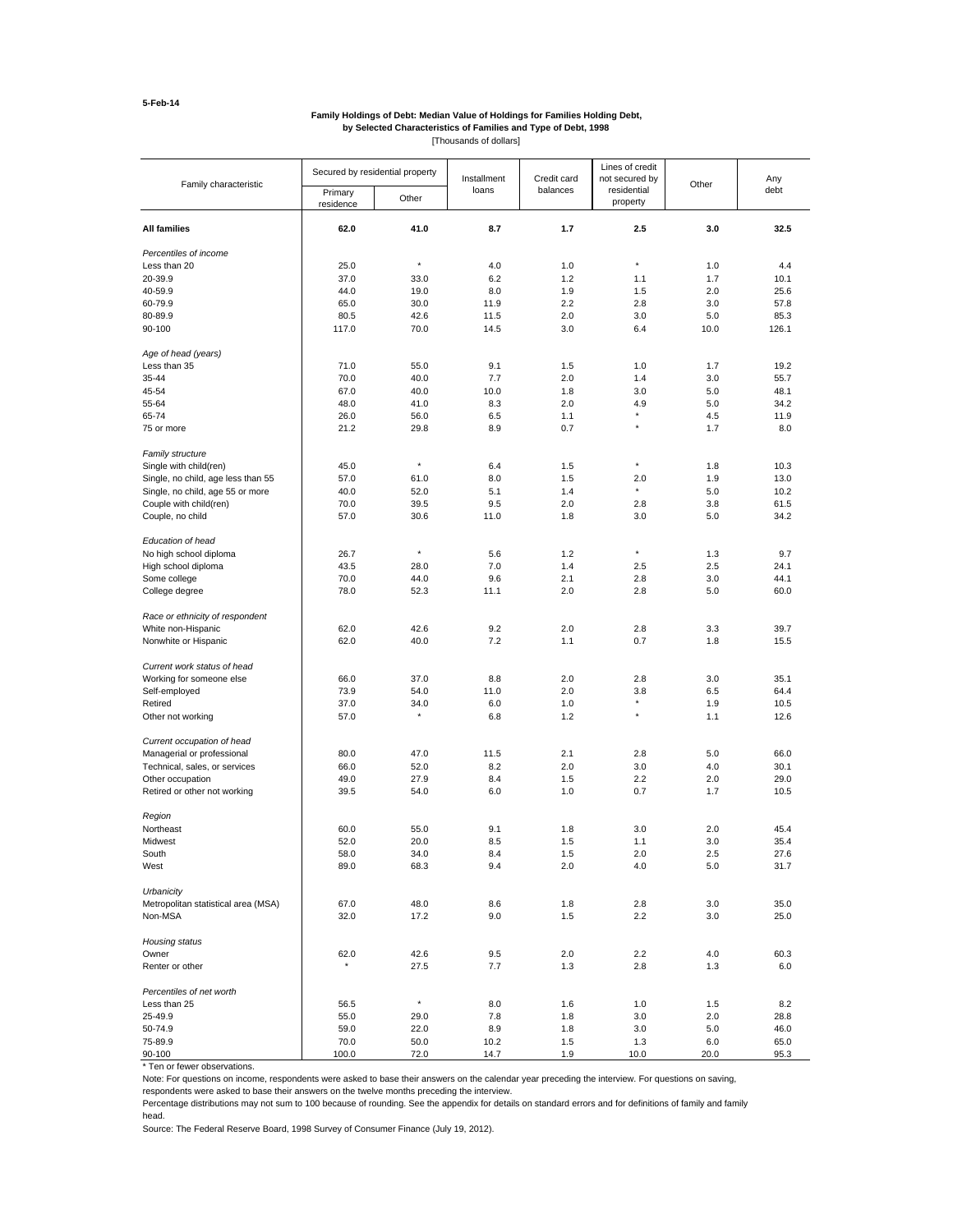#### **by Selected Characteristics of Families and Type of Debt, 1995 Family Holdings of Debt: Median Value of Holdings for Families Holding Debt,**

[Thousands of dollars]

| Family characteristic               | Secured by residential property |         | Installment | Credit card | Lines of credit<br>not secured by | Other | Any  |
|-------------------------------------|---------------------------------|---------|-------------|-------------|-----------------------------------|-------|------|
|                                     | Primary<br>residence            | Other   | loans       | balances    | residential<br>property           |       | debt |
| <b>All families</b>                 | 51.1                            | 30.0    | 6.1         | 1.5         | 3.5                               | 2.0   | 21.6 |
| Percentiles of income               |                                 |         |             |             |                                   |       |      |
| Less than 20                        | 18.5                            | 8.0     | 3.0         | 0.7         | ×                                 | 2.0   | 3.0  |
| 20-39.9                             | 27.5                            | 20.0    | 3.6         | 1.2         | $\star$                           | 1.0   | 8.4  |
| 40-59.9                             | 37.0                            | 21.6    | 6.4         | 1.5         | 3.0                               | 2.0   | 15.1 |
| 60-79.9                             | 57.0                            | 30.0    | 7.2         | 1.5         | 2.3                               | 1.9   | 41.9 |
| 80-89.9                             | 65.0                            | 30.0    | 9.7         | 2.0         | 3.8                               | 3.7   | 64.0 |
| 90-100                              | 91.0                            | 35.0    | 9.7         | 2.8         | 5.0                               | 5.0   | 98.8 |
| Age of head (years)                 |                                 |         |             |             |                                   |       |      |
| Less than 35                        | 62.0                            | 25.0    | 7.1         | 1.3         | 1.4                               | 1.5   | 15.0 |
| 35-44                               | 60.0                            | 31.8    | 5.6         | 1.9         | 2.0                               | 2.0   | 37.1 |
| 45-54                               | 49.0                            | 30.0    | 7.2         | 2.0         | 6.0                               | 3.0   | 39.1 |
| 55-64                               | 37.0                            | 33.0    | 5.0         | 1.3         | 3.4                               | 4.0   | 21.0 |
| 65-74                               | 19.0                            | 33.0    | 4.9         | 0.8         | 3.8                               | 2.0   | 7.0  |
| 75 or more                          | 11.7                            | 8.0     | 3.4         | 0.4         |                                   | 4.0   | 1.9  |
| Family structure                    |                                 |         |             |             | ×                                 |       |      |
| Single with child(ren)              | 40.0                            | 25.0    | 3.5         | 1.5         |                                   | 2.0   | 12.4 |
| Single, no child, age less than 55  | 50.4                            | 43.0    | 5.0         | 1.3         | 1.4<br>$\star$                    | 1.8   | 11.5 |
| Single, no child, age 55 or more    | 21.0                            | 10.0    | 3.9         | 0.8         |                                   | 2.7   | 3.8  |
| Couple with child(ren)              | 60.0                            | 30.0    | 7.3         | 1.8         | 5.0                               | 2.0   | 48.5 |
| Couple, no child                    | 45.0                            | 31.8    | 7.5         | 1.3         | 3.6                               | 4.0   | 21.7 |
| Education of head                   |                                 |         |             |             |                                   |       |      |
| No high school diploma              | 23.0                            | 8.0     | 3.7         | 1.0         | $\star$                           | 1.5   | 8.3  |
| High school diploma                 | 40.0                            | 35.0    | 6.0         | 1.2         | 5.0                               | 2.0   | 18.3 |
| Some college                        | 51.7                            | 25.0    | 5.3         | 1.5         | 2.3                               | 1.4   | 18.8 |
| College degree                      | 72.0                            | 35.0    | 8.1         | 2.0         | 3.5                               | 3.0   | 48.4 |
| Race or ethnicity of respondent     |                                 |         |             |             |                                   |       |      |
| White non-Hispanic                  | 54.0                            | 33.0    | 6.5         | 1.5         | 3.8                               | 2.5   | 26.5 |
| Nonwhite or Hispanic                | 39.6                            | 25.0    | 4.9         | 1.2         |                                   | 1.5   | 10.6 |
| Current work status of head         |                                 |         |             |             |                                   |       |      |
| Working for someone else            | 56.0                            | 29.0    | 6.9         | 1.6         | 2.5                               | 2.0   | 28.7 |
| Self-employed                       | 60.0                            | 42.0    | 6.0         | 2.5         | 7.0                               | 5.0   | 40.0 |
| Retired                             | 23.0                            | 33.0    | 4.1         | 0.8         |                                   | 3.0   | 6.0  |
| Other not working                   | 41.0                            | $\star$ | 4.9         | 0.8         | ×                                 | 1.5   | 7.7  |
| Current occupation of head          |                                 |         |             |             |                                   |       |      |
| Managerial or professional          | 75.8                            | 40.0    | 7.7         | 2.2         | 4.0                               | 3.5   | 61.0 |
| Technical, sales, or services       | 55.0                            | 25.0    | 7.2         | 1.6         | 3.9                               | 1.5   | 23.0 |
| Other occupation                    | 40.0                            | 25.2    | 5.6         | 1.4         | 2.2                               | 1.8   | 21.3 |
| Retired or other not working        | 25.5                            | 23.0    | 4.5         | 0.8         |                                   | 2.0   | 6.2  |
| Region                              |                                 |         |             |             |                                   |       |      |
| Northeast                           | 65.0                            | 35.0    | 5.8         | 1.7         | 3.8                               | 3.5   | 21.0 |
| Midwest                             | 43.8                            | 22.8    | 7.0         | 1.6         | 3.8                               | 2.0   | 24.1 |
| South                               | 41.3                            | 25.0    | 5.9         | 1.3         | 3.0                               | 2.0   | 18.6 |
| West                                | 76.0                            | 60.0    | 5.9         | 1.5         | 3.5                               | 1.6   | 28.4 |
| Urbanicity                          |                                 |         |             |             |                                   |       |      |
| Metropolitan statistical area (MSA) | 58.0                            | 31.8    | 6.4         | 1.5         | 3.6                               | 2.0   | 24.1 |
| Non-MSA                             | 23.0                            | 17.0    | 4.7         | 1.1         | 2.8                               | 2.0   | 13.2 |
| Housing status                      |                                 |         |             |             |                                   |       |      |
| Owner                               | 51.1                            | 30.0    | 6.8         | 1.5         | 4.8                               | 3.0   | 45.5 |
| Renter or other                     |                                 | 49.0    | 4.9         | 1.2         | 1.4                               | 1.5   | 4.8  |
| Percentiles of net worth            |                                 |         |             |             |                                   |       |      |
| Less than 25                        | 47.7                            | $\star$ | 5.3         | 1.6         | 2.6                               | 1.5   | 6.2  |
| 25-49.9                             | 45.0                            | 19.0    | 6.0         | 1.4         | 3.0                               | 1.6   | 21.2 |
| 50-74.9                             | 52.6                            | 25.0    | 5.9         | 1.5         | 2.3                               | 2.0   | 36.8 |
| 75-89.9                             | 50.0                            | 26.3    | 7.2         | 1.4         | $\star$                           | 3.0   | 34.9 |
| 90-100                              | 75.0                            | 59.5    | 7.8         | 1.4         | 8.0                               | 9.5   | 74.0 |

\* Ten or fewer observations.

Note: For questions on income, respondents were asked to base their answers on the calendar year preceding the interview. For questions on saving,

respondents were asked to base their answers on the twelve months preceding the interview.

Percentage distributions may not sum to 100 because of rounding. See the appendix for details on standard errors and for definitions of family and family head.

Source: The Federal Reserve Board, 1995 Survey of Consumer Finance (July 19, 2012).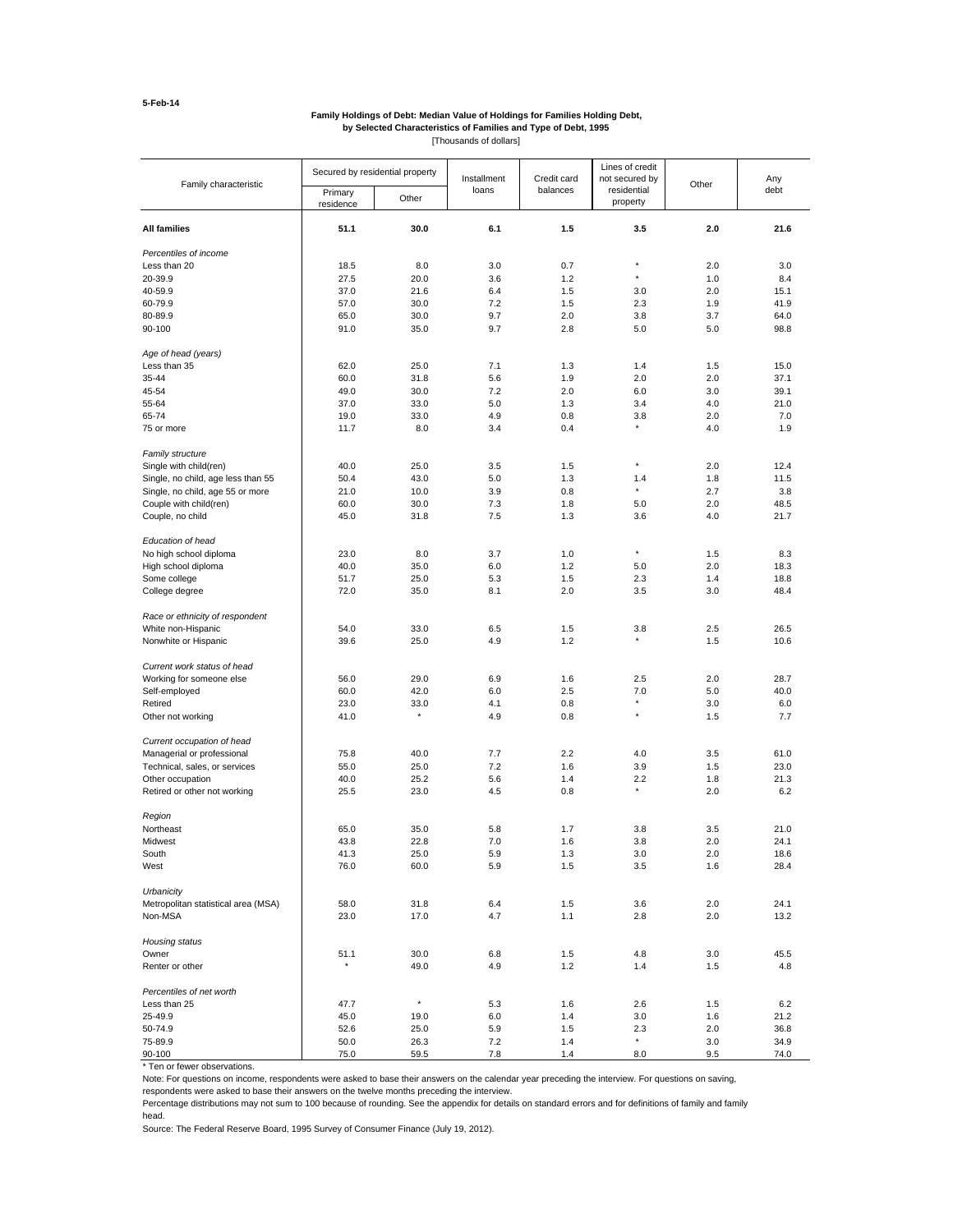#### **by Selected Characteristics of Families and Type of Debt, 1992 Family Holdings of Debt: Median Value of Holdings for Families Holding Debt,**

[Thousands of dollars]

| Family characteristic                             |                      | Secured by residential property |            | Credit card | Lines of credit<br>not secured by | Other      | Any          |
|---------------------------------------------------|----------------------|---------------------------------|------------|-------------|-----------------------------------|------------|--------------|
|                                                   | Primary<br>residence | Other                           | loans      | balances    | residential<br>property           |            | debt         |
| <b>All families</b>                               | 43.0                 | 25.0                            | 4.6        | 1.0         | 2.0                               | 2.5        | 17.1         |
| Percentiles of income                             |                      |                                 |            |             |                                   |            |              |
| Less than 20                                      | 14.6                 | $\star$                         | 2.0        | 0.5         | ×                                 | 1.1        | 2.2          |
| 20-39.9                                           | 20.2                 | 4.0                             | 2.9        | 0.8         | $\star$                           | 0.8        | 5.2          |
| 40-59.9                                           | 31.0                 | 15.3                            | 4.1        | 0.9         | 2.6                               | 2.0        | 11.5         |
| 60-79.9                                           | 44.0                 | 18.0                            | 6.5        | 1.4         | 1.5                               | 2.9        | 31.0         |
| 80-89.9                                           | 56.3                 | 25.1                            | 7.4        | 1.5         | 1.8                               | 3.0        | 54.6         |
| 90-100                                            | 83.5                 | 47.0                            | 10.3       | 2.3         | 4.0                               | 6.0        | 93.8         |
| Age of head (years)                               |                      |                                 |            |             |                                   |            |              |
| Less than 35                                      | 51.0                 | 17.0                            | 4.6        | 0.9         | 1.2                               | 1.4        | 10.4         |
| 35-44                                             | 55.0                 | 27.0                            | 5.0        | 1.2         | 1.8                               | 3.0        | 35.9         |
| 45-54                                             | 40.0                 | 34.0                            | 4.7        | 1.6         | 5.0                               | 3.0        | 27.0         |
| 55-64                                             | 30.0                 | 20.0                            | 4.4        | 1.0         | 4.0                               | 3.0        | 19.1         |
| 65-74                                             | 17.0                 | 17.0                            | 4.0        | 0.8         | 4.0                               | 1.5        | 4.8          |
| 75 or more                                        | 28.0                 | 239.7                           | 3.1        | 0.5         |                                   | 2.7        | 2.4          |
| Family structure                                  |                      | $\star$                         |            |             | ×                                 |            |              |
| Single with child(ren)                            | 32.0                 |                                 | 1.8        | 1.3         |                                   | 0.8        | 8.1          |
| Single, no child, age less than 55                | 38.0                 | 13.8                            | 3.8        | 0.9         | 1.6<br>$\star$                    | 2.5        | 7.8          |
| Single, no child, age 55 or more                  | 27.0                 | 27.5                            | 3.5        | 0.6         |                                   | 1.1        | 4.9          |
| Couple with child(ren)                            | 45.0                 | 35.0                            | 5.3        | 1.2         | 1.8                               | 2.5        | 30.0         |
| Couple, no child                                  | 48.0                 | 25.0                            | 5.6        | 1.1         | 2.8                               | 3.0        | 27.0         |
| Education of head                                 |                      |                                 |            |             |                                   |            |              |
| No high school diploma                            | 22.0                 | 15.0                            | 2.0        | 0.7         | $\pmb{\ast}$                      | 2.0        | 5.2          |
| High school diploma                               | 30.0                 | 22.0                            | 4.0        | 1.0         | 1.4                               | 2.0        | 11.1         |
| Some college                                      | 40.0                 | 28.1                            | 4.4        | 0.9         | 2.0                               | 2.0        | 18.2         |
| College degree                                    | 60.0                 | 27.0                            | 7.2        | 1.4         | 2.8                               | 3.0        | 41.4         |
| Race or ethnicity of respondent                   |                      |                                 |            |             |                                   |            |              |
| White non-Hispanic                                | 45.0                 | 26.0                            | 5.1        | 1.0         | 2.0                               | 3.0        | 21.7         |
| Nonwhite or Hispanic                              | 31.5                 | 18.0                            | $3.0\,$    | 0.8         | 2.2                               | 2.0        | 7.1          |
| Current work status of head                       |                      |                                 |            |             |                                   |            |              |
| Working for someone else                          | 46.0                 | 22.1                            | 5.0        | 1.0         | 1.6                               | 2.5        | 21.1         |
| Self-employed                                     | 60.0                 | 43.0                            | 6.4        | 1.8         | 3.5                               | 5.0        | 43.0         |
| Retired                                           | 19.2                 | 18.0                            | 3.4        | 0.7         | $\star$                           | 2.0        | 5.5          |
| Other not working                                 | 25.0                 | 27.0                            | 2.6        | 0.8         | $\pmb{\ast}$                      | 2.5        | 4.6          |
| Current occupation of head                        |                      |                                 |            |             |                                   |            |              |
| Managerial or professional                        | 65.0                 | 37.8                            | 6.0        | 1.5         | 3.5                               | 3.0        | 46.9         |
| Technical, sales, or services                     | 44.7                 | 15.3                            | 4.7        | 1.0         | 1.5                               | 3.0        | 17.6         |
| Other occupation                                  | 33.3                 | 34.0                            | 4.8        | 1.0         | 1.0                               | 2.5        | 17.9         |
| Retired or other not working                      | 22.0                 | 18.5                            | 3.0        | 0.8         | 4.0                               | 2.0        | 5.1          |
| Region                                            |                      |                                 |            |             |                                   |            |              |
| Northeast                                         | 50.0                 | 28.0                            | 4.8        | 1.2         | 1.4                               | 2.0        | 24.1         |
| Midwest                                           | 36.0                 | 15.0                            | 5.2        | 0.9         | 2.6                               | 3.0        | 17.1         |
| South<br>West                                     | 35.0<br>55.2         | 34.0<br>20.7                    | 4.6<br>4.0 | 1.0<br>1.0  | 1.0<br>5.0                        | 2.0<br>3.0 | 14.0<br>19.2 |
|                                                   |                      |                                 |            |             |                                   |            |              |
| Urbanicity<br>Metropolitan statistical area (MSA) | 48.0                 | 24.5                            | 4.7        | 1.1         | 2.4                               | 2.8        | 19.3         |
|                                                   |                      |                                 |            |             |                                   |            |              |
| Non-MSA                                           | 25.3                 | 40.0                            | 4.3        | 0.8         |                                   | 2.0        | 10.8         |
| Housing status                                    |                      |                                 |            |             |                                   |            |              |
| Owner                                             | 43.0                 | 27.0                            | 5.6        | 1.1         | 2.8                               | 3.0        | 36.2         |
| Renter or other                                   |                      | 18.2                            | 3.6        | 0.9         | 1.2                               | 1.5        | 3.5          |
| Percentiles of net worth                          |                      | $\star$                         |            |             |                                   |            |              |
| Less than 25                                      | 30.0                 |                                 | 3.7        | 0.9         | 1.2                               | 1.1        | 4.3          |
| 25-49.9                                           | 34.5                 | 12.5                            | 3.8        | 1.1         | 1.0                               | 1.3        | 14.7         |
| 50-74.9                                           | 44.0                 | 18.5                            | 5.7        | 1.0         | 1.8                               | 2.5        | 30.3         |
| 75-89.9                                           | 45.0                 | 22.1                            | 6.1        | 1.0         | 6.0                               | 5.0        | 33.0         |
| 90-100                                            | 70.0                 | 55.0                            | 8.1        | 1.6         | 18.0                              | 6.0        | 76.0         |

\* Ten or fewer observations.

Note: For questions on income, respondents were asked to base their answers on the calendar year preceding the interview. For questions on saving,

respondents were asked to base their answers on the twelve months preceding the interview.

Percentage distributions may not sum to 100 because of rounding. See the appendix for details on standard errors and for definitions of family and family head.

Source: The Federal Reserve Board, 1992 Survey of Consumer Finance (July 19, 2012).